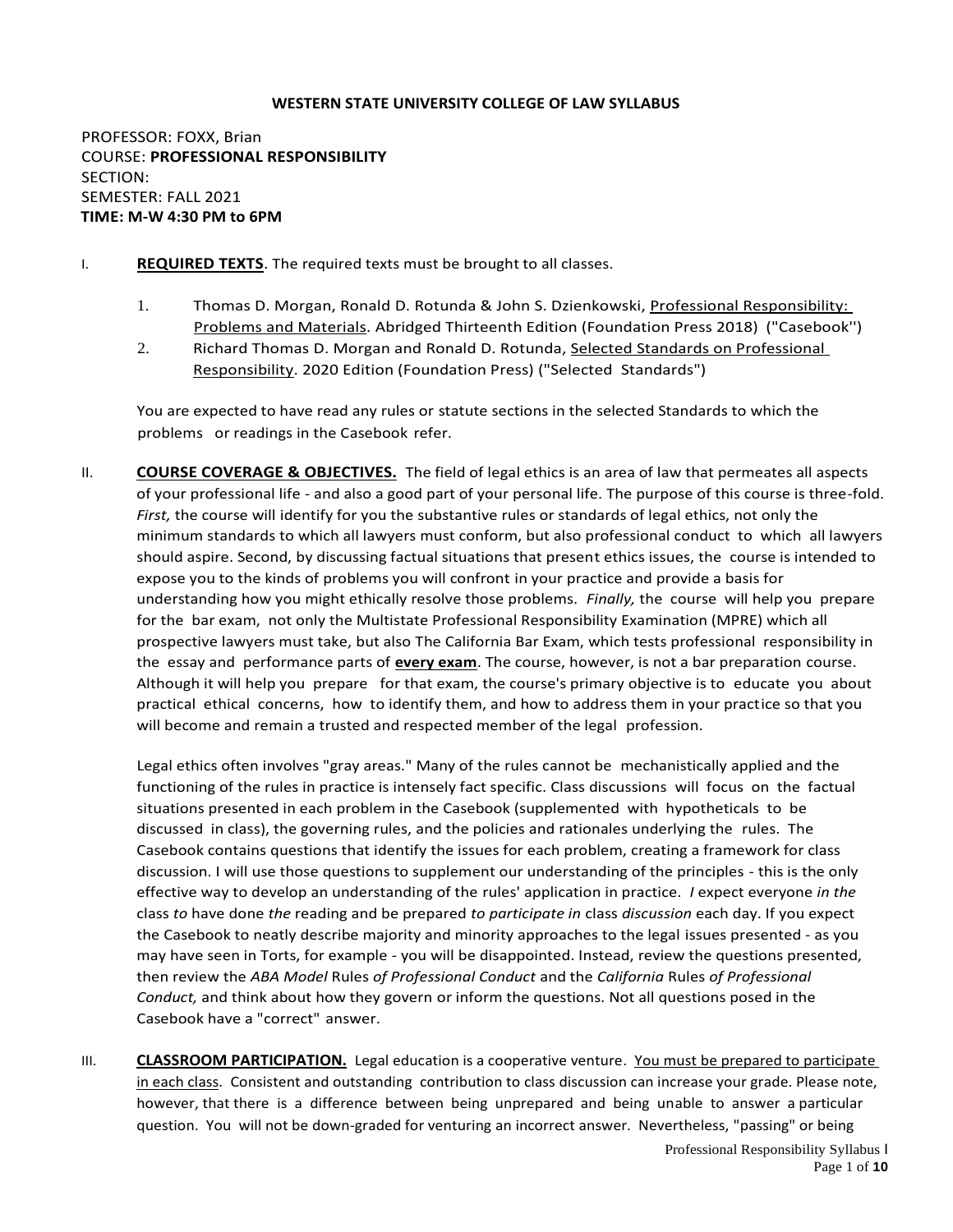demonstrably unprepared will decrease your final grade.Finally, coverage of reading assignments is fluid (i.e., I will not always cover all of the assigned material during the scheduled class periods). Often, I will carry over the assignments to the next week, particularly at the beginning of the semester. You will not be excused from being prepared because you might have read the material a week or two before and now claim that you "don't remember it."

- IV. **CLASS ATTENDANCE.** Attendance and participation are required for all classes. Being on time for class is a simple courtesy to your fellow students and your professor. Coming late to class, leaving early, or leaving for a prolonged period during class without prior permission, counts as an absence. Students may be absent no more than two (2) classes. Students who miss more than the permitted number of classes will see a reduction in their final grade.
- V. **EXAMINATIONS AND GRADING.** Each student will receive a numeric grade for the course. Course grades will be based on attendance (10%) participation (20%) mid-term (30%) and a final examination administered during the final examination period (40%). The final will consist of essay questions**. Students will be permitted to use only their Selected Standards textbook**; no other texts and/or supplements may be used. Additional information will be provided as we draw near to the final examination.

Practice Examinations: I may distribute previously administered essay exams.

- VI. **OFFICE HOURS.** I do not have set office hours. Accordingly, please contact me at [bfoxx@sbcglobal.net](mailto:bfoxx@sbcglobal.net) to schedule an appointment. Most likely I will be able to meet after class. You may also contact me at (714)309-3689.
- VII. **RECORDING CLASSES.** If you want to audio record a class, you must ask for permission before each class. Otherwise, no recording is permitted.
- VIII. **CLASSROOM TIME, MAKE\_UP CLASSES & SPECIAL CLASS SESSIONS.** Because of some obligations I have with my office, it is possible that I may have to cancel a class *and* reschedule it. If that happens, it may require that we meet on a weekend day.
- IX. **PREPARING FOR CLASS.** Please note that the Course Schedule on the following pages is divided into five (5) columns: Week, Dates, Assignment, Focus on Questions, Topic and Supplemental Readings. The first, second, third and fifth columns are self-explanatory. In the fourth column, I have tried to narrow your focus to those questions that are most relevant to the kinds of issues you might confront in your practices. The last column sets out the supplemental cases, ethics opinions, etc., for which you are responsible. Please be prepared on Monday to discuss all of the week's assignment.
- X. **HOMEWORK TIME AND EXPECTATIONS.** In connection with Section IX above, this Course requires a significant amount of reading, evaluation and analysis. Students should expect to complete, on average, six (6) hours of homework for every three-hour session.

### XI. **WESTERN STATE COLLEGE OF LAW-PROGRAMMATIC LEARNING OUTCOMES.**

**Western State College of Law's curriculum is designed so that every student achieves a level of competency prior to graduation in each of the eight Programmatic Learning Outcomes listed below:**

### 1. **Doctrinal Knowledge**

Students will demonstrate knowledge of substantive and procedural law in the core curriculum subjects, including Contracts, Criminal Law, Criminal Procedure, Torts, Real Property, Business Association, Evidence, Civil Procedures, Constitutional Law, Estates, Community Property, Remedies, and Professional Responsibility.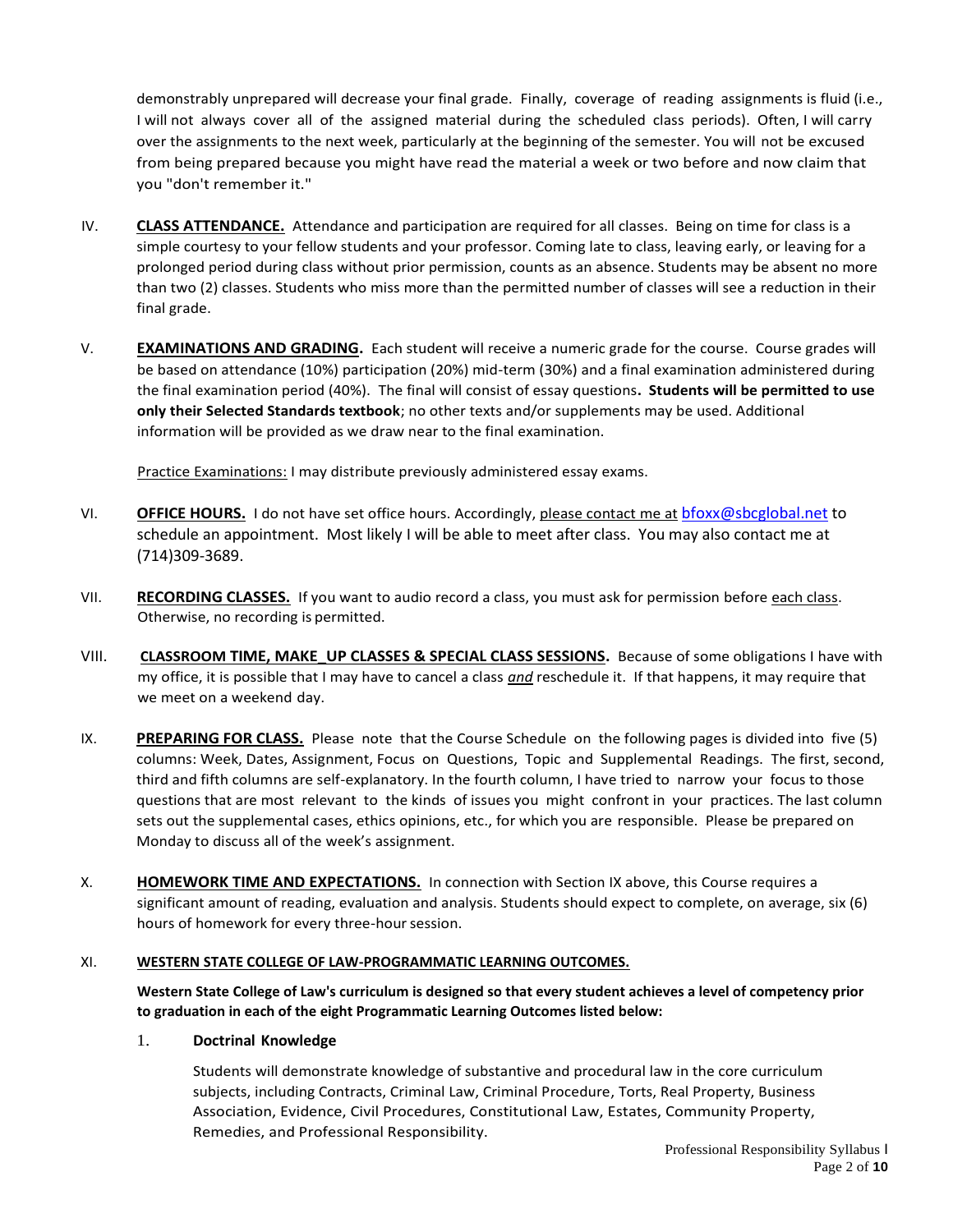#### 2. **Practice Skills**

Students will demonstrate the development of other law practice skills. Each student's chosen outcomes within this category will be varied based on the student's particular interests, coursework and work experiences. They may include, but are not limited to, the following topics: oral presentation and advocacy; interviewing; counseling; client service and business development; negotiations, mediation, arbitration, or other alternate dispute resolution methods; advanced legal research and writing (excluding purely academic papers and the first four units earned in introductory first-year legal research and writing class); applied legal writing such as drafting contracts, pleadings, other legal instruments; law practice management or the use of technology in law practice; cultural competency; collaboration or project management; financial analysis, such as accounting, budgeting project management, and valuation; cost benefit analysis in administrative agencies; use of technology, data analyses, or predictive coding; business strategy and behavior; pre-trial preparation, fact investigation, such as discovery, e-discovery, motion practice, assessing evidence, or utilizing experts; trial practice; professional civility and applied ethics; a law clinic that includes a classroom component; or a legal externship that includes a classroom component.

#### 3. **Legal Analysis**

Students will demonstrate the ability to identify the factual and legal issues implicated by a fact pattern and to appropriately use cases (including identifying the salient features of an appropriate precedent case, identifying legally significant similarities or differences between the precedent case and a fact pattern and explaining why those are legally significant) and rules (including the ability to connect legally significant facts in a fact pattern to the rule) to predict how a court would decide the issue. Students will also demonstrate the ability to identify and evaluate the public policies of a precedent case or rule and be able to evaluate how public policy can impact the application of a rule to the legal issue.

#### 4. **Legal Research**

Students will demonstrate the ability to locate relevant legal authority using a variety of book and electronic resources, and to properly cite to such legal authority.

### 5. **Communication**

Students will demonstrate the ability to communicate both orally and in writing in a manner appropriate to a particular task to effectively convey the author or speaker's ideas. This includes audience sensitivity in written and oral communication (the ability to adopt a tone, style and level of detail appropriate to the needs, knowledge and expertise of the audience); and written communication basic proficiency (the ability to use the conventions of grammar, spelling, punctuation, diction and usage appropriate to the task and sufficient to convey effectively the author's ideas).

# 6. **Advocacy of Legal Argument**

Students will demonstrate the ability, in both oral and written formats, to evaluate the legal, economic and social strengths and weaknesses of a case and use case and statutory authority as well as public policy to persuade others. Making policy-based arguments includes the ability to identify and evaluate the public policies of a precedent case or rule and their implications, and be able to assert such appropriate arguments to support a particular application or distinction of a precedent case to a legal controversy or a particular resolution of the application of a rule to the legal controversy.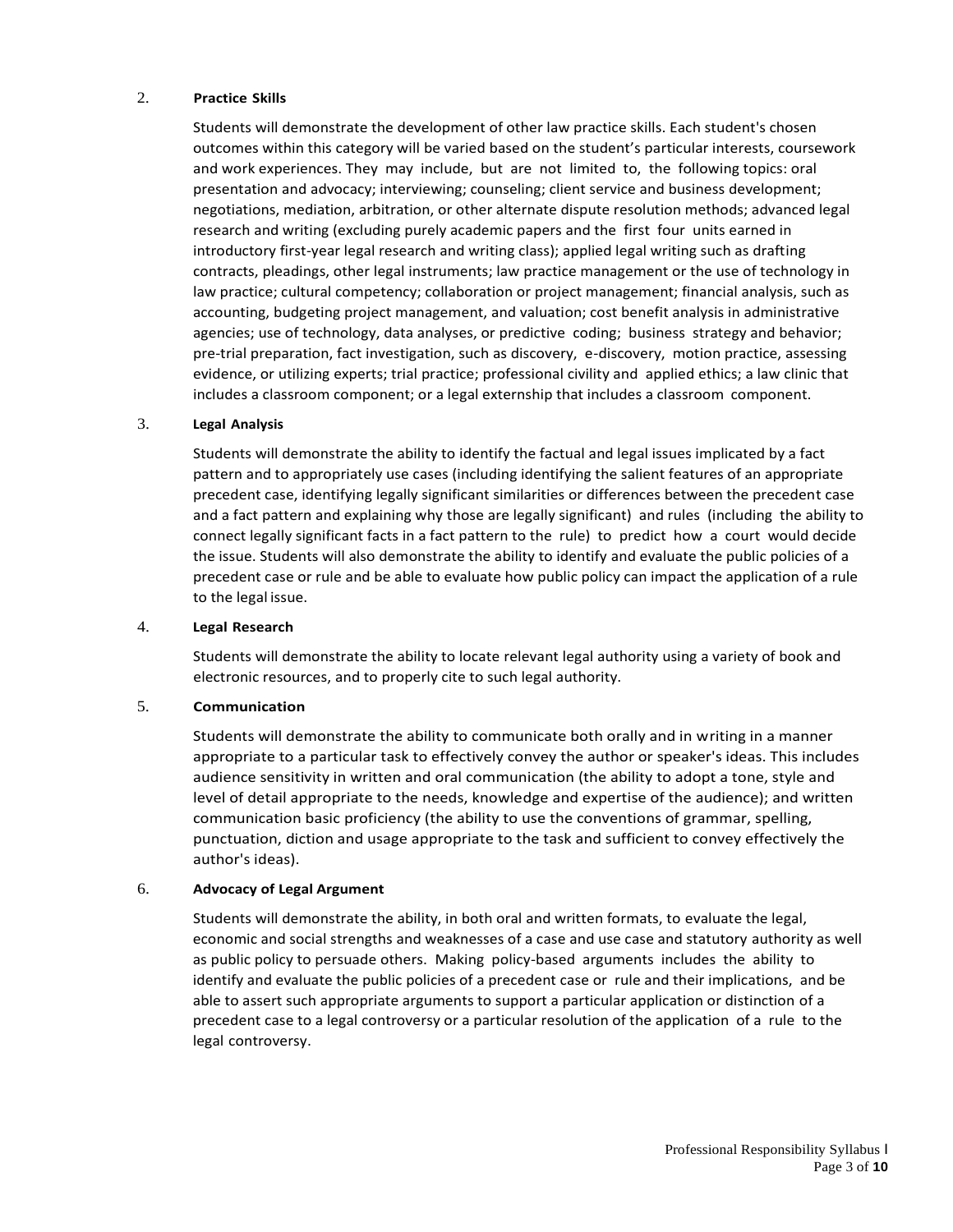# 7. **Client Sensitivity and Cultural Competency**

Students will demonstrate an awareness of clients' needs and goals, including a sensitivity to clients' background and circumstances (including, but not limited to, socio-economic, gender, race, ethnicity, educational, disability and/or religious background(s)), the ability to make decisions that reflect an appropriate focus on those needs and goals, and awareness that cultural issues may affect the relevance of facts and application of the law.

# 8. **Legal Ethics**

Students will demonstrate the ability to identify ethical issues in law practice contexts and make appropriate decisions to resolve such issues.

# XII. **DISABILITY SERVICES STATEMENT:**

Western State College of Law provides accommodations to qualified students with disabilities. The Disabilities Services Office assists qualified students with disabilities in acquiring reasonable and appropriate accommodations and in supporting equal access to services, programs, and activities at Western State College of Law.

To seek reasonable accommodations, a student must contact Senior Assistant Dean Donna Espinoza, Student Services Director and Disabilities Services Coordinator, whose office is in the Students Services Suite. Dean Espinoza's phone number and email address are: (714) 459-1117; [despinoza @wsulaw.edu](mailto:despinoza@wsulaw.edu). When seeking accommodations, a student should notify Dean Espinoza of her or his specific limitations and, if known, her or his specific requested accommodations. Students who seek accommodations will be asked to supply medical documentation of the need for accommodation. Classroom accommodations are not retroactive, but are effective only upon the student sharing approved accommodations with the instructor or professor. Therefore, students are encouraged to request accommodations as early as feasible with Dean Espinoza to allow for time to gather necessary documentation. If you have a concern or complaint in this regard, please notify Dean Espinoza; or please notify Dean Allen Easley at [aeasley@wsulaw.edu](mailto:aeasley@wsulaw.edu) or (714) 459-1168. Complaints will be handled in accordance with the College of Law's "Policy against Discrimination and Harassn1ent."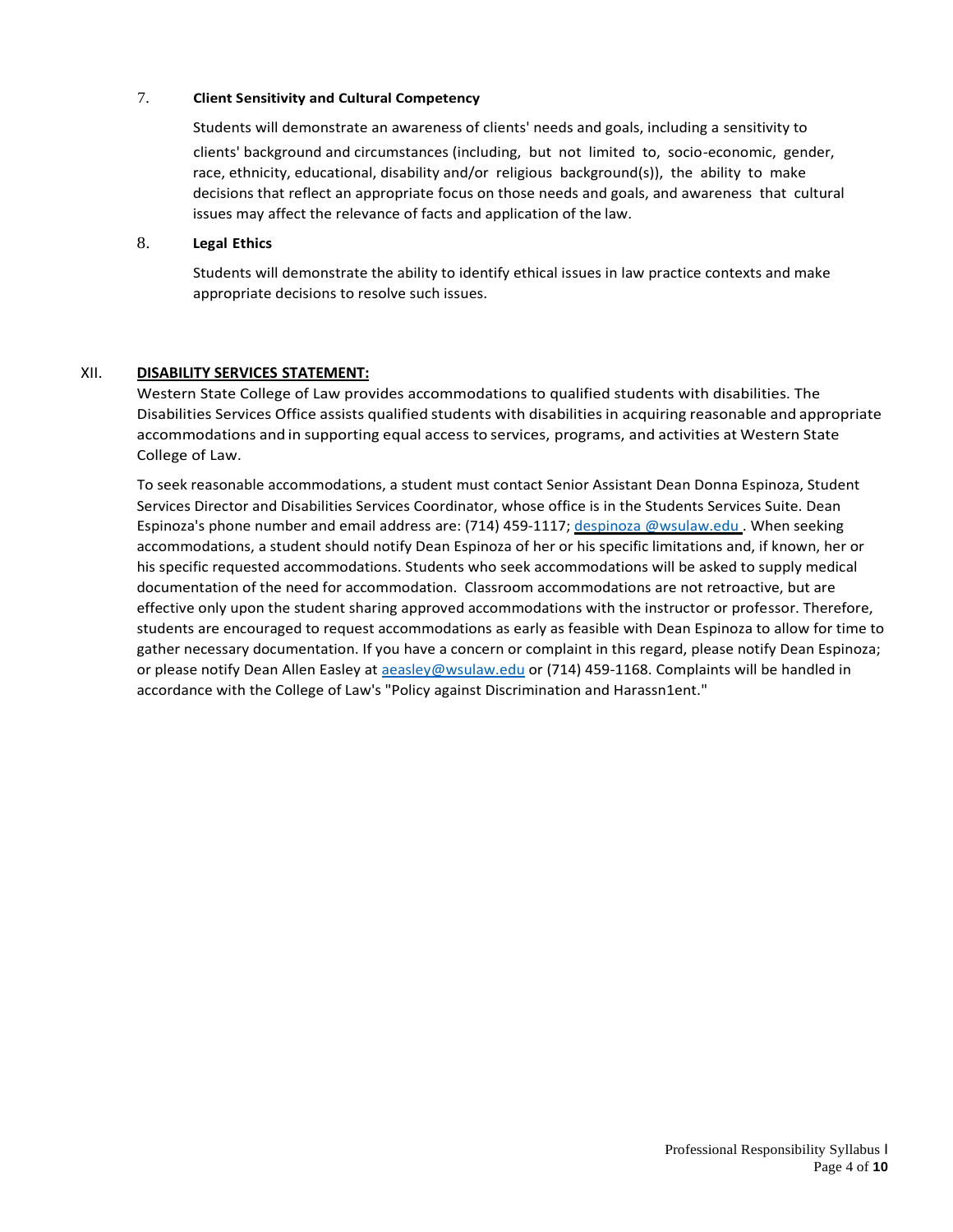| <b>WEEK</b>    | <b>DATES</b> | <b>ASSIGNMENT</b>                                                        | <b>FOCUS ON</b><br>QUESTIONS <sup>1</sup>                       | <b>TOPIC</b>                                                                         | SUPPLEMENTAL READING <sup>2</sup>                                                                                                                                                  |  |  |  |
|----------------|--------------|--------------------------------------------------------------------------|-----------------------------------------------------------------|--------------------------------------------------------------------------------------|------------------------------------------------------------------------------------------------------------------------------------------------------------------------------------|--|--|--|
|                |              | <b>INTRODUCTION: BACKGROUND AND FUNDAMENTAL ISSUES</b><br>$\mathbf{I}$ . |                                                                 |                                                                                      |                                                                                                                                                                                    |  |  |  |
|                | $8/23 - 825$ | Casebook,<br>pp. 1-21                                                    | N/A                                                             |                                                                                      |                                                                                                                                                                                    |  |  |  |
|                |              | II.<br><b>REGULATION OF LEGAL PROFESSION</b>                             |                                                                 |                                                                                      |                                                                                                                                                                                    |  |  |  |
|                | $8/23 - 825$ | Problem 1<br>$(23-32)$                                                   | <b>ALL QUESTIONS</b>                                            | <b>ADMISSION TO THE BAR</b>                                                          | 1. HYPO: Vietnam War Bomber, <sup>3</sup> Polin Bar Admission<br>Factors; In re Glass (2014 58 Cal.4 <sup>th</sup> 500, Matter of<br>Pasyanos (2005 4 Cal. State Bar Ct. Rptr. 746 |  |  |  |
|                |              | <b>Problem 2</b><br>$(33-48)$                                            | <b>ALL QUESTIONS</b>                                            | <b>LAWYER DISCIPLINE AND THE</b><br><b>DISABLED LAWYER</b>                           | 2. Matter of Elkins (2009) 5 Cal. State Bar Ct. Rptr.<br>160; Cal. Ethics Op. 2012-184 <sup>4</sup> Cal. Ethics Op. 2015-193                                                       |  |  |  |
|                |              | Problem 3<br>$(48-63)$                                                   | <b>ALL QUESTIONS</b>                                            | <b>REGULATING LAWYERS</b><br><b>OUTSIDE THE FORMAL</b><br><b>DISCIPLINARY SYSTEM</b> | 3. Lee v. United States (2017) 137 S. Ct. 1958; Hassel v.<br>Bird (2018) 5 Cal. 5 <sup>th</sup> 522; Foxen v Carpenter (2017) 6 Cal.<br>App. $5^{th}$ 284                          |  |  |  |
|                | III.         |                                                                          |                                                                 | FUNDAMENTALS OF THE LAWYER-CLIENT RELATIONSHIP                                       |                                                                                                                                                                                    |  |  |  |
| $\mathfrak{2}$ | $8/30 - 9/1$ | Problem 4<br>$(65-81)$                                                   | A. 1,2,3,4<br>B.1,4<br>C. 1, 2, 3, 4<br>D. 1,2,3,4              | <b>UNDERTAKING TO</b><br>REPRESENT A CLIENT                                          | 4. HYPO: The party Attorney; Lynn v. George (2017) 15<br>Cal. App. $5^{th}$ 630; Cal. Ethics Op. 2003-161[A.1-4, c] <sup>5</sup>                                                   |  |  |  |
|                |              | Problem 5<br>$(82-97)$<br><b>BEGIN</b>                                   | A. 1,2.a-c,3,4.a<br>B. 1.a,b,2,4.a,b<br>C. 1, 2, 3, 4<br>D. 1,2 | <b>BILLING FOR LEGAL</b><br><b>SERVICES</b>                                          | 5.HYPO: Legal Fees                                                                                                                                                                 |  |  |  |

l

<sup>&</sup>lt;sup>1</sup> Class discussions will focus on the questions that follow each problem. Be sure to do the readings that follow the questions, <u>and read carefully the</u> supplemental court decisions, ethic opinions and other material that are referenced in the column labeled "Supplemental Readings."

<sup>&</sup>lt;sup>2</sup> Students are required to obtain copies of the cases through LexisNexis or Westlaw. Sometimes the cases will be posted on LexisNexis Classroom. Other items listed under "Supplemental Readings" (e.g. hypotheticals and handouts) will be available by the class before the class in which they are discussed.

<sup>&</sup>lt;sup>3</sup> The handouts for Problem 1 are available on Lexis Classroom.

<sup>4</sup> Opinions issued by the State Bar of California can be obtained on the LexisNexis Classroom and/or the following website:

http:/www.calbar.ca.gov/Attorneys/Conduct-Discipline/Ethics/Opinions.

<sup>&</sup>lt;sup>5</sup> Where applicable, number is brackets identify the specific question in the problem to which the supplemental reading relates.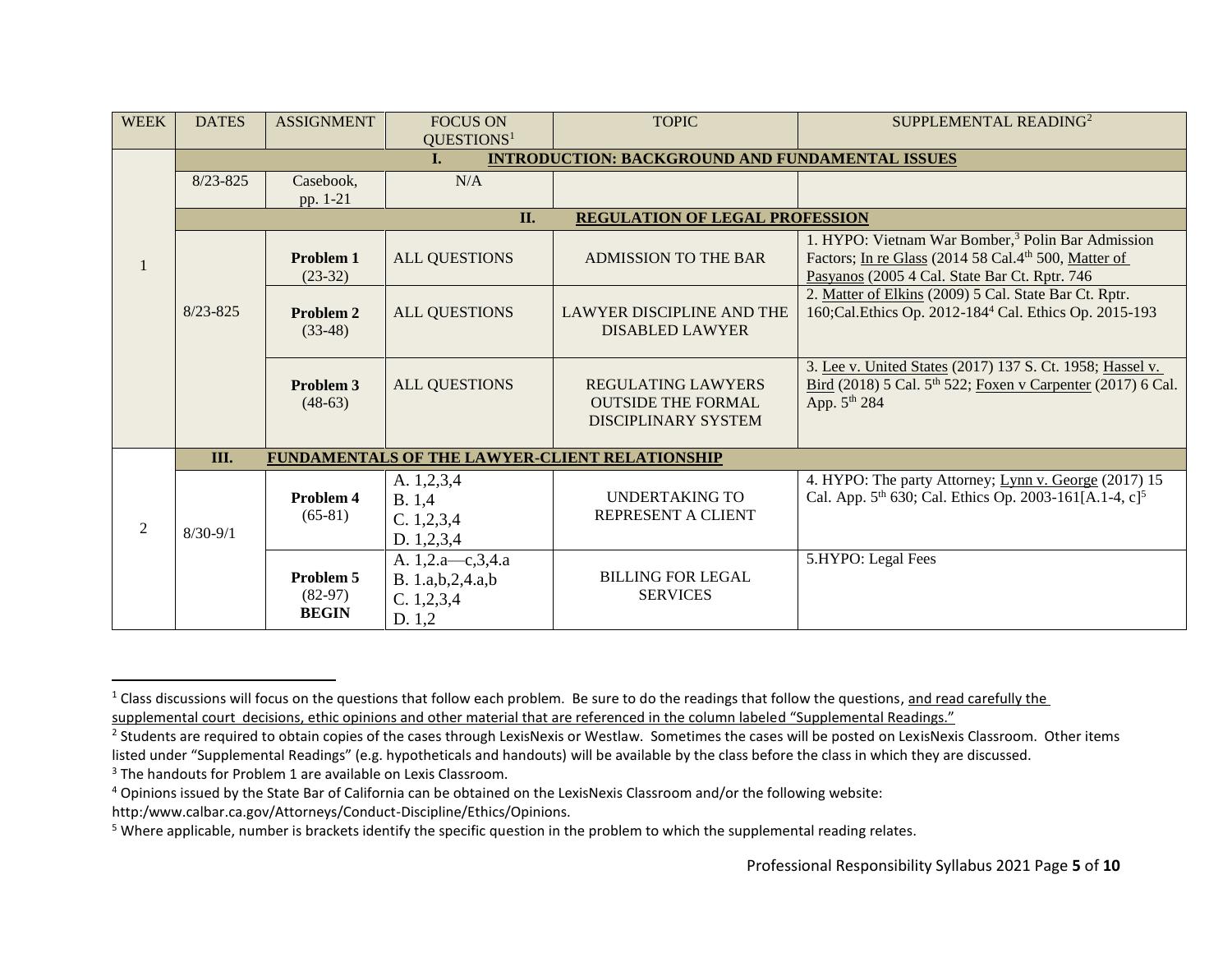| <b>WEEK</b>    | <b>DATES</b> | <b>ASSIGNMENT</b>                         | <b>FOCUS ON QUESTIONS</b>                                                   | <b>TOPIC</b>                                                                    | SUPPLEMENTAL READING                                                                                                                                                                                                                                                                                                                                                                                                                                                                                                               |
|----------------|--------------|-------------------------------------------|-----------------------------------------------------------------------------|---------------------------------------------------------------------------------|------------------------------------------------------------------------------------------------------------------------------------------------------------------------------------------------------------------------------------------------------------------------------------------------------------------------------------------------------------------------------------------------------------------------------------------------------------------------------------------------------------------------------------|
| $\overline{3}$ | $8/30 - 9/1$ | Problem 5<br>$(82-97)$<br><b>Complete</b> | A. 1,2.a-c,3,4.a<br>B. 1.a,b,2,4.a,b<br>C. 1, 2, 3, 4<br>D. 1,2             | <b>BILLING FOR LEGAL</b><br><b>SERVICES</b>                                     | 6. HYPO: Legal Fees                                                                                                                                                                                                                                                                                                                                                                                                                                                                                                                |
|                |              | Problem 6<br>$(98-113)$                   | A. 1,2,3,4,5,6<br>B. 1,2,3,4,5.a,c<br>C. 1, 2, 3, 4<br>D. 1,a-c,2,4         | HANDLING CLINET MONEY &<br>PROPERTY & WITHDRAWING<br><b>FROM REPRESENTATION</b> | 7. Cal. Ethics Op. 2015-92                                                                                                                                                                                                                                                                                                                                                                                                                                                                                                         |
| $\overline{4}$ | 9/8          | Problem 7<br>$(112-136)$                  | <b>ALL QUESTIONS</b><br><b>AND</b><br>OTHER MATERIALS AT<br>PP. 132-136     | THE DUTY OF<br>CONFIDENTIALITY <sup>6</sup>                                     | 8. Confidences & Privilege Handout; Los Angeles County<br>Bd. Of Supervisors v. Super Ct. (2016) 2 Cal. 5 <sup>th</sup> 282;<br>Costco Wholesale v. Super Ct. (2009) 47 Cal. 4 <sup>th</sup> 725;<br>Behunin v. Super Ct. (2017) 9 Cal. App. 5th 833; Matter<br>of Skinner (Georgia 2013) 740 S.E. 2d 171; Cal. Ethics<br>Op. 1977-150; Cal Ethics Op. 2003-161; Cal. Ethics Op.<br>2004-165; Cal Ethics Op. 2010-179; Cal Ethics Op. 2012-<br>184; Cal Ethics Op. 2015-192; Cal. Ethics Op. 2015-193;<br>Cal. Ethics Op. 2016-195 |
|                |              | IV.                                       |                                                                             | THE REQUIREMENT OF LOYALTY TO THE CLIENT -CONFLICTS OF INTEREST                 |                                                                                                                                                                                                                                                                                                                                                                                                                                                                                                                                    |
| 5              | 9/13         | Problem 9<br>$(137-150)$                  | A. 1,2,3<br>B. 2, 3, 4, 5.b<br>C. 1,2.a,c,d,3.a,b,4.a,5,6<br>D. 1.a,b,2.a,b | REPRESENTING MULTIPLE<br>PARTIES DEALING WITH<br><b>EACH OTHER</b>              | 9. Conflicts Handout #1; Overview; HYPO: Covenant<br>Marriage; Handouts: Conflict Letters; Cal. Ethics Op.<br>2004-165                                                                                                                                                                                                                                                                                                                                                                                                             |

 $\overline{a}$ 

<sup>&</sup>lt;sup>6</sup> There are three separate topics in thus problem: The ethical duty of confidentiality, the attorney-client privilege, and the work product doctrine. The additional material at pages 116-120 concern: (i) privilege and work product in a corporate setting; (ii) common interest privilege among multiple joint parties; and (iii) limits on confidentiality where there is a risk of physical or financial injury to third parties, i.e., as set forth in MR 1.6(b)(1), (2) and (3).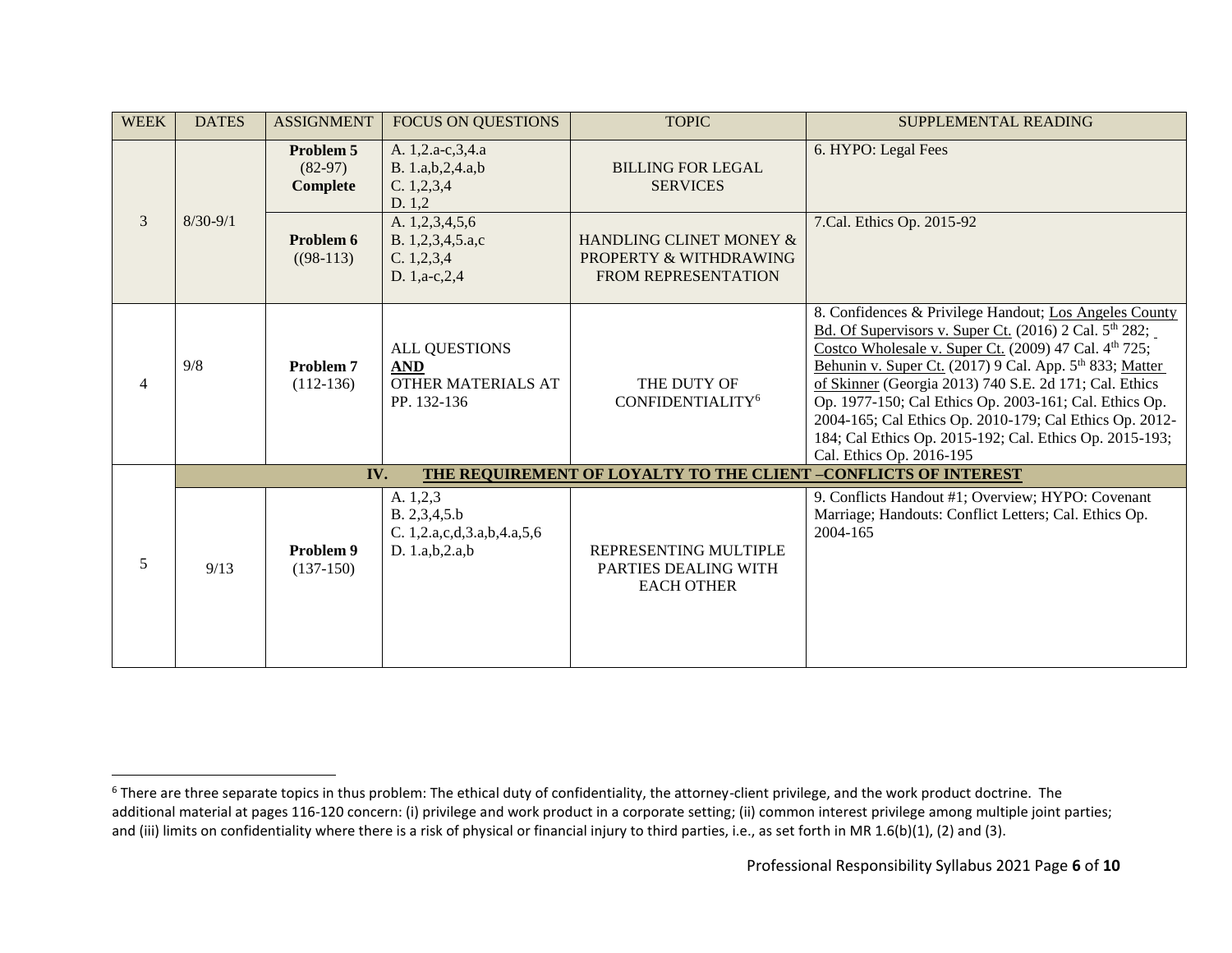| <b>WEEK</b> | <b>DATES</b>  | <b>ASSIGNMENT</b>                                             | <b>FOCUS ON QUESTIONS</b>                                                                                                         | <b>TOPIC</b>                                                                                             | SUPPLEMENTAL READING                                                                                                                                                                                                                                                                                                                                                                                                                                                                                                                                                                                                                                                                                                                                        |  |  |
|-------------|---------------|---------------------------------------------------------------|-----------------------------------------------------------------------------------------------------------------------------------|----------------------------------------------------------------------------------------------------------|-------------------------------------------------------------------------------------------------------------------------------------------------------------------------------------------------------------------------------------------------------------------------------------------------------------------------------------------------------------------------------------------------------------------------------------------------------------------------------------------------------------------------------------------------------------------------------------------------------------------------------------------------------------------------------------------------------------------------------------------------------------|--|--|
|             |               | <b>PREPARE PROBLEMS 10-15 FOR CLASS ON 9/20</b>               |                                                                                                                                   |                                                                                                          |                                                                                                                                                                                                                                                                                                                                                                                                                                                                                                                                                                                                                                                                                                                                                             |  |  |
|             |               | Problem 10<br>$(151-174)$                                     | A. 1,2,3,4.a,b,5.a,b,6.<br>B. 1,2,3.a-c<br>C. 1,2,3.d,e<br>D. 1,2.b,c,4<br><b>AND</b><br><b>PUBLICATION</b><br>RIGHTS(188)        | THE DUTY OF LOYALTY                                                                                      | 10. Sheppard, Mullin, Richter & Hampton v. J-M<br>Manufacturing (2018) 6 Cal. 5 <sup>th</sup> 59; Oasis Est v. Goldman<br>(2018) 51 Cal. 4 <sup>th</sup> 811; M'Guinnes v. Johnson (2015) 243<br>Cal. App 4 <sup>th</sup> 602; Edwards Wildman Palmer v. Super<br>Ct.(2014) 231 Cal. App. 4 <sup>th</sup> 1214; Cal. Ethics Op. 1997-<br>150{A.4.b}; Cal. Ethics Op. 2004-165                                                                                                                                                                                                                                                                                                                                                                               |  |  |
|             |               | Problem 12<br>$(175-188)$                                     | A. 1.a,b, 2, 3.<br>B. 1,3.a,b<br>C. 1.a,b,d,2,3.b<br>D. 2,3<br><b>AND</b><br>3rd. PARTY PAYOR (189-<br>190)                       | <b>CONFLICTS BETWEEN THE</b><br><b>CLIENTS INTERESTS AND</b><br>THE LAWYERS PERSONAL<br><b>INTERESTS</b> | 11. Matter of Bradley (2015) Case No. 05-O--03819<br>Disciplinary Counsel v. Detweiler (Ohio 2013) 989<br>N.E.2d 41                                                                                                                                                                                                                                                                                                                                                                                                                                                                                                                                                                                                                                         |  |  |
| 6           | $9/20 - 9/22$ | Problem 14<br>$(191-204)$<br><b>Problem 28</b><br>$(369-399)$ | A. 1, 2.a-c<br>B. 1,2.a,b,e,3,4.a,b<br>C. 1, 2.a, b.3<br>D. 1,b<br><b>AND</b><br>Prob. 28(D.1-4)<br><b>ILAWYER AS</b><br>WITNESS] | THE LAWYER AND HER<br><b>FORMER CLIENT;</b><br><b>GOVERNMENT LAWYERS7</b>                                | 12. Conflicts Handout #2: Mitigating Lawyer; HYPO: The Law<br>Clerk; Oasis West v. Goldman (2011) 51 Cal. 4th 811; City &<br>County of San Francisco v. Cobra (2006) 39 Cal. 4th 839; People<br>v. Speedee Oil (1999) 20 Cal. 4th 1135; Fluidmaster, Inc. v.<br>Fireman's Fund Ins. Co. (2018) 25 Cal. App. 5th 545; Costello v.<br>Buckley (2016) 245 Cal. App. 4th 748; Kirk v. First American<br>title(2010) 183 Cal.4 <sup>th</sup> 776; Ochoa v. Fordel (2007) 146 Cal.<br>App. 4 <sup>th</sup> 898; Pound v. DeMera DeMera Cameron (2005) 135<br>Cal. App. 4 <sup>th</sup> 70; City of Santa Barbara v. Super Ct. (2004) 122<br>Cal. App. 4th 17; Adams v. Aerojet (2001) 86 Cal. App 4th 1324;<br>Cal. Ethics Op. 1997-150; Cal. Ethics Op. 2003-161 |  |  |
|             |               | Problem 15<br>$(205-222)$                                     | A. 1,2,3.a-c, 4.a,c<br>B. 1,2.b,c,3.b,4,5,6<br>C. 1.b, 2.b, 3<br>D. 1,2,3                                                         | <b>IMPUTED</b><br><b>DISQUALIFICATION</b>                                                                | 13. Same as problem 14; refer to Cal. Ethics Op. 1997-<br>150 in relation to A.4; See also Kirk v. First American<br>Title, Supra.                                                                                                                                                                                                                                                                                                                                                                                                                                                                                                                                                                                                                          |  |  |

l

 $^7$  Case text can be obtained here: http//www.statebarcourt.ca.gov/Portals/2/2documents/opinions.Bradley.pdf

**NOTE:** Although I have not assigned **problem 16**, my lectures will cover government lawyer conflicts, **for which you are responsible**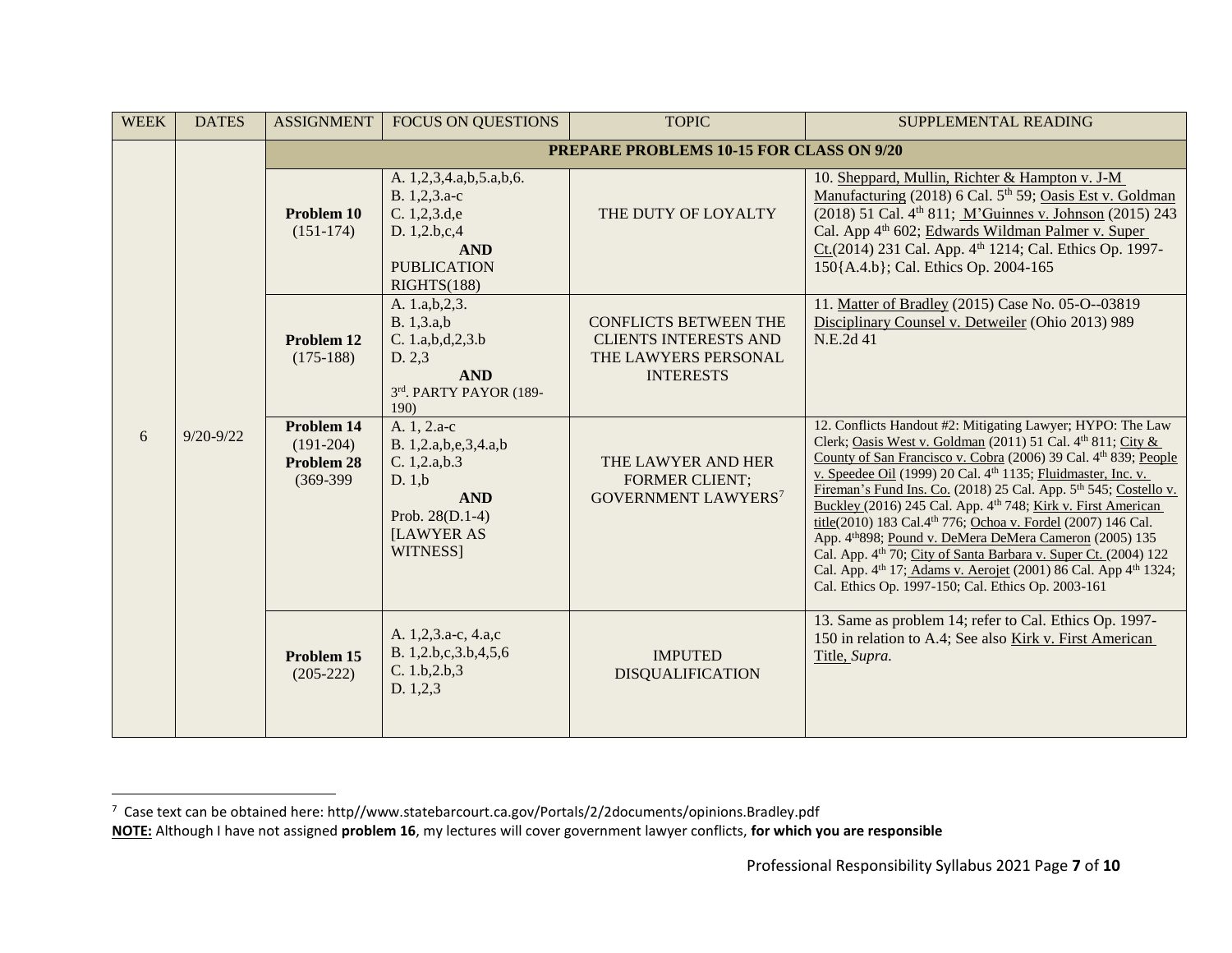| <b>WEEK</b>    | <b>DATES</b>                             | <b>ASSIGNMENT</b>         | <b>FOCUS ON</b><br><b>QUESTIONS</b>                              | <b>TOPIC</b>                                                                                            | SUPPLEMENTAL READING                                                                                                                                                           |  |  |
|----------------|------------------------------------------|---------------------------|------------------------------------------------------------------|---------------------------------------------------------------------------------------------------------|--------------------------------------------------------------------------------------------------------------------------------------------------------------------------------|--|--|
| $\overline{7}$ | $9/27 - 929$                             | Same as<br>$9/20 - 22$    | Same as 9/20-22                                                  | CONT. DISCUSSION OF<br><b>CONFLICTS</b><br><b>SUMMARIZE&amp; FINISH</b><br><b>CONFLICTS OF INTEREST</b> |                                                                                                                                                                                |  |  |
|                | $V_{\bullet}$<br><b>ADVISING CLIENTS</b> |                           |                                                                  |                                                                                                         |                                                                                                                                                                                |  |  |
| 8              | $10/4 - 10/6$                            | Problem 17<br>$(240-253)$ | A. 1,2,3<br>B. 1.a,b,3.a,4.a<br>C. 1,2.b, 3.a, 4.a<br>D. 1,2.a,3 | THE LAWYER FOR AN<br><b>INDIVIDUAL CLIENT</b>                                                           | 14. Supplement-Instructions for Preparing for Problem 17                                                                                                                       |  |  |
|                |                                          | Problem 18<br>$(253-264)$ | A. 1.a, 2.a, b, 3.a, 4<br>B. 2,3,4<br>C. 1,2.b-d,3.a,3<br>D.3    | <b>ADVISING THE BUSINESS</b><br><b>CORPORATION</b>                                                      | 15. United States v. Ruehle (9th Cir. 2009) 583 F. 3d 600;<br>Paravue Corporation v. Heller Ehrman LLP (9th Cir.2018)<br>722 Fed Appx. 671                                     |  |  |
| 9              | $10/11 - 10/13$                          | Problem 19<br>$(265-277)$ | A. 1,2.a-c,3.b,c,4,5<br>B. 1.b,d,2,3.a<br>C.1.a, 2, 3.b, c       | <b>COMMUNICATIONS WITH</b><br>REPREENTED AND<br>UNREPRSENTED PERSONS                                    | 16. McMillian V. Shadow Ridge (2008) 165 Cal. App. 4th<br>960                                                                                                                  |  |  |
| 10             | 10/18                                    | <b>MIDTERM REVIEW</b>     |                                                                  |                                                                                                         |                                                                                                                                                                                |  |  |
|                | 10/20                                    | <b>MIDTERM</b>            |                                                                  |                                                                                                         |                                                                                                                                                                                |  |  |
|                |                                          |                           | VI.                                                              | ETHICAL PROBLEMS IN LITIGATION                                                                          |                                                                                                                                                                                |  |  |
|                |                                          | Problem 23<br>$(310-324)$ | A.1.b, 2.b, 3, 4<br>B. 1.a,c,2,3.b,c<br>C.1,2<br>D. 1,2.a,3.a-c  | THE DECISION TO FILE A<br><b>CIVIL SUIT</b>                                                             |                                                                                                                                                                                |  |  |
| 11             | $10/25 - 10/26$                          | Problem 24<br>$(325-338)$ | A. 1,2,3.a,b,4<br>B. 1.c,2<br>C. 1, 2, 3                         | <b>LITIGATION TACTICS &amp;</b><br><b>CIVILITY</b>                                                      | 17. McDermott Will v. Super Ct. (2017) 10 Cal. App. 5 <sup>th</sup><br>1083; Crawford v. JP Morgan Chase Bank, N.A. (2015)<br>242 Cal. App. 4th 1265; Cal. Ethics Op. 2013-188 |  |  |
|                |                                          |                           |                                                                  |                                                                                                         |                                                                                                                                                                                |  |  |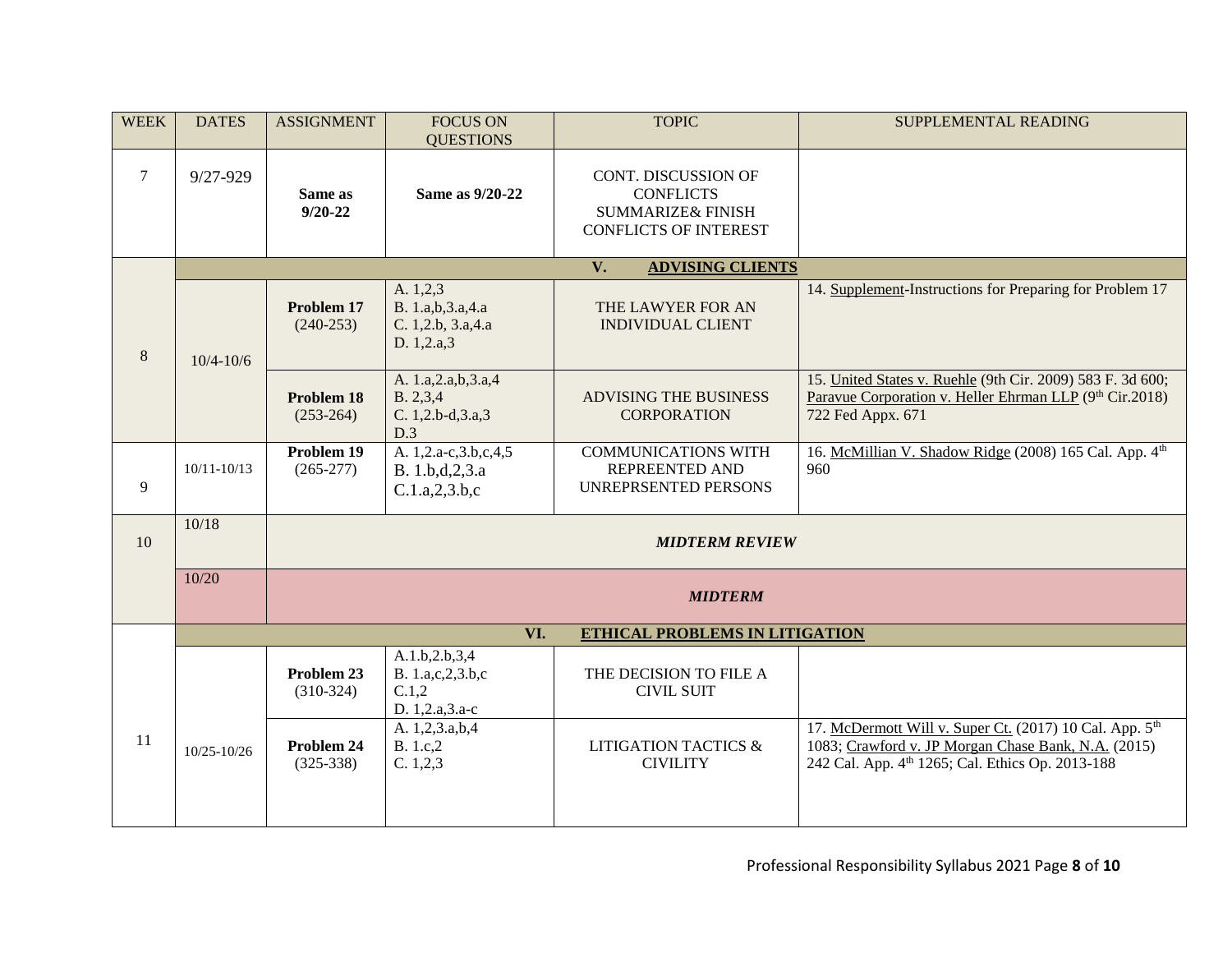| <b>WEEK</b> | <b>DATES</b>   | <b>ASSIGNMENT</b>                                      | <b>FOCUS ON</b><br><b>QUESTIONS</b>                                                                                                   | <b>WEEK</b>                                                                | <b>DATES</b>                                                                                                                                                       |  |
|-------------|----------------|--------------------------------------------------------|---------------------------------------------------------------------------------------------------------------------------------------|----------------------------------------------------------------------------|--------------------------------------------------------------------------------------------------------------------------------------------------------------------|--|
| 11<br>CONT. | 10/25-10/26    | Problem 25<br>$(301-312)$<br>Problem 20<br>$(286-287)$ | A. 1.,2.a<br>B. 1,2,3.b,4.b<br>C.1,2<br>D. 1,2.b,c<br>Bradly V Maryland (Prob.<br>20, C.3 (CB 286-287) &<br>Prob. 29, D1 (CB 411-413) | <b>DISCLOSURE OF LAW OR</b><br>FACTS FAVORABLE TO THE<br><b>OTHER SIDE</b> |                                                                                                                                                                    |  |
|             |                | Problem 26<br>$(351-355)$                              | A. 1,2,3                                                                                                                              | HANDLING PHYSICAL<br><b>EVODENCE</b>                                       | 18. Issue: Confidentiality of clients identity                                                                                                                     |  |
| 12          | $11/1 - 11/3$  | Problem 27<br>$(367-368)$                              | <b>ALL QUESTIONS</b>                                                                                                                  | THE CLIENT WHO INTENDS TO<br><b>COMMIT PERJURY</b>                         |                                                                                                                                                                    |  |
|             |                | Problem 29<br>$(400-414)$                              | A.1,2,3.a,c,4,5,6<br>B. 1.b, 2, 3.a<br>C.1.a,2.a<br>D.1, 2, 3                                                                         | THE CRUSADING<br><b>PROSECUTOR</b>                                         |                                                                                                                                                                    |  |
|             |                | VII.<br>THE DELIVERY OF LEGAL SERVICES                 |                                                                                                                                       |                                                                            |                                                                                                                                                                    |  |
| 13          |                | Problem 31<br>$(417-444)$                              | ALL QUESTIONS                                                                                                                         | MARKETING PROFESSIONAL<br><b>SERVICES</b>                                  | 19. HYP: Internet Advertising, Hassel v. Bird, Supra; Cal.<br>Ethics Op. 2001-155; Cal. Ethics Op. 2004-166; Cal.<br>Ethics Op. 2012-186; Cal. Ethics Op. 2016-196 |  |
|             | $11/8 - 11/10$ | Problem 32<br>$(466-477)$                              | A. 1<br>B.1,2.a,b,3,4<br>C. 1,2,3.a,d,b.a<br>D. 1,2,3,4.a                                                                             | ETHICS OF REFERRAL TO A<br>SPECIALIST; FEE SPLITTING                       | 20. HYPO: Fee Splitting; Mink v. Maccabee (2004)121<br>Cal. App. 4 <sup>th</sup> 835; Cal. Ethics Op. 2004-165                                                     |  |
|             |                | Problem 33<br>$(456-466)$                              | A. 1,2,3,4,5<br>B. 1,2.b-d,3                                                                                                          | ROLES AND RESPONSIBILITIES<br>IN A MODERN LAW FIRM                         | 21. Edwards Wildman Palmer v. Super Ct. (2014) 231 Cal.<br>App. 4th 835; Cal. Ethics Op. 2001-155                                                                  |  |